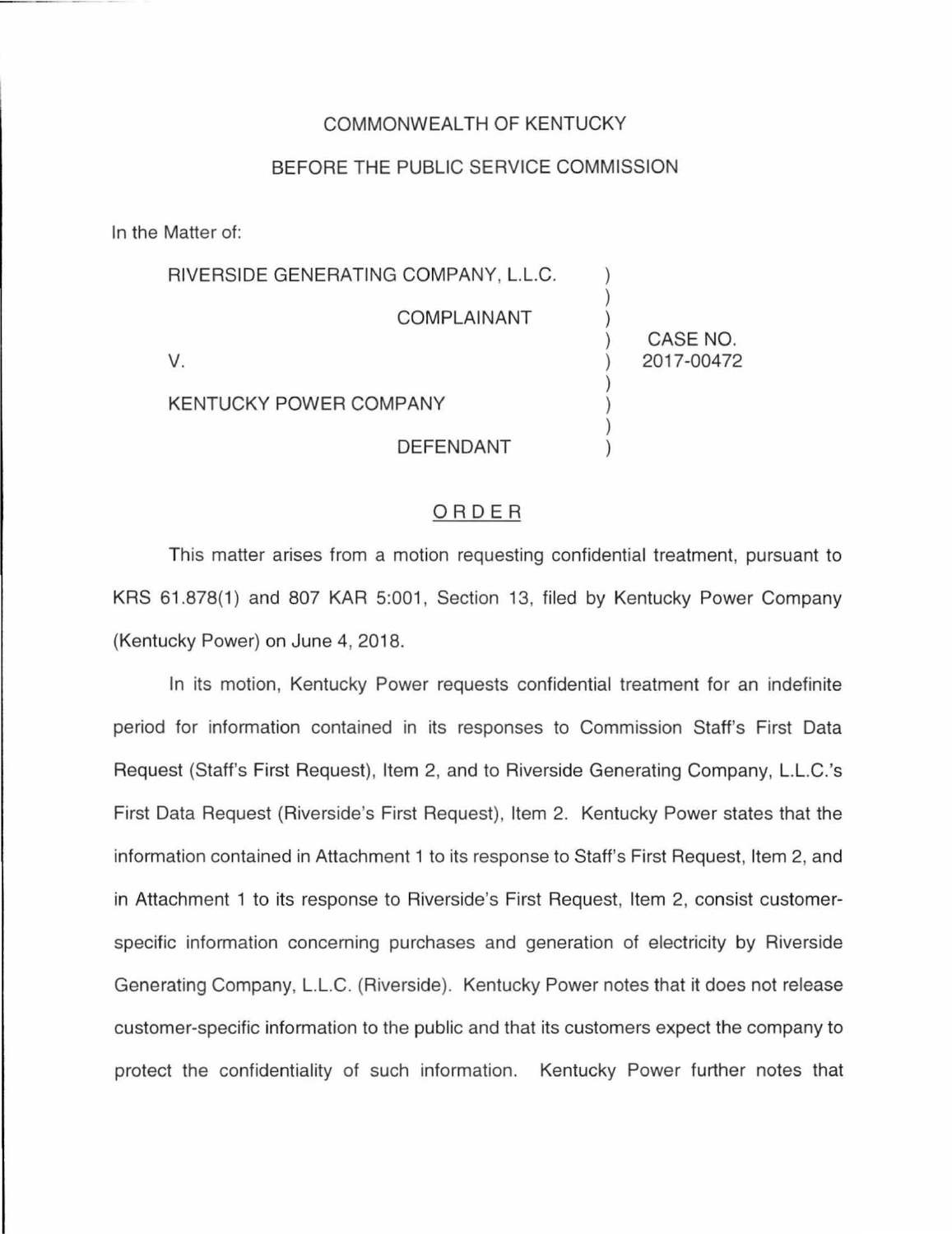customers such as Riverside operate in competitive markets and that releasing customerspecific information will allow competitors to gain specific information regarding Riverside's costs. In turn, Kentucky Power asserts that disclosure of such information would make it less likely that customers will locate in Kentucky Power's service territory and, therefore, result in harm to the company.

Having carefully considered the motion and the materials at issue, the Commission finds that the designated materials in the confidentiality motion of Kentucky Power meet the criteria for confidential treatment and are exempt from public disclosure pursuant to KRS 61.878(1)(c)(1) and 807 KAR 5:001, Section 13.

IT IS THEREFORE ORDERED that:

1. Kentucky Power's June 4, 2018 motion for confidential treatment is granted.

2. The designated materials for which Kentucky Power seeks confidential treatment in its June 4, 2018 motion shall not be placed in the public record or made available for public inspection for an indefinite period of time or until further Orders of this Commission.

3. Use of the materials in question in any Commission proceeding shall be in compliance with 807 KAR 5:001, Section 13(9).

4. Kentucky Power shall inform the Commission if the materials in question become publicly available or no longer qualify for confidential treatment.

5. If a non-party to this proceeding requests to inspect the materials granted confidential treatment by this Order and the period during which the materials have been granted confidential treatment has not run, then Kentucky Power shall have 30 days from receipt of written notice of the request to demonstrate that the materials still fall within the

-2- Case No. 2017-00472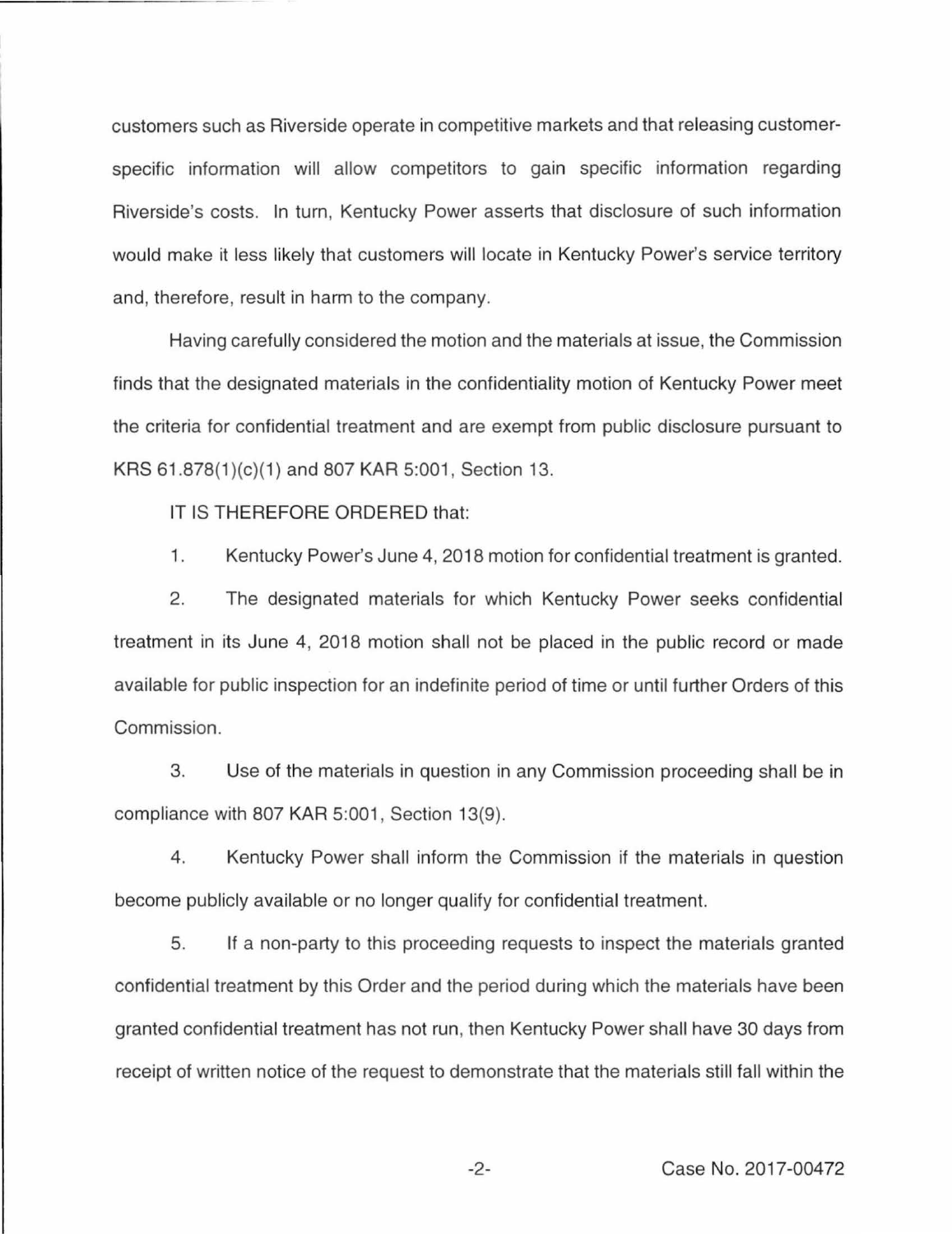exclusions from disclosure requirements established in KRS 61.878. If Kentucky Power is unable to make such demonstration, the requested materials shall be made available for inspection. Otherwise, the Commission shall deny the request for inspection.

6. The Commission shall not make the requested materials available for inspection for 30 days following an Order finding that the materials no longer qualify for confidential treatment in order to allow Kentucky Power to seek a remedy afforded by law.

## [REMAINDER OF PAGE INTENTIONALLY LEFT BLANK]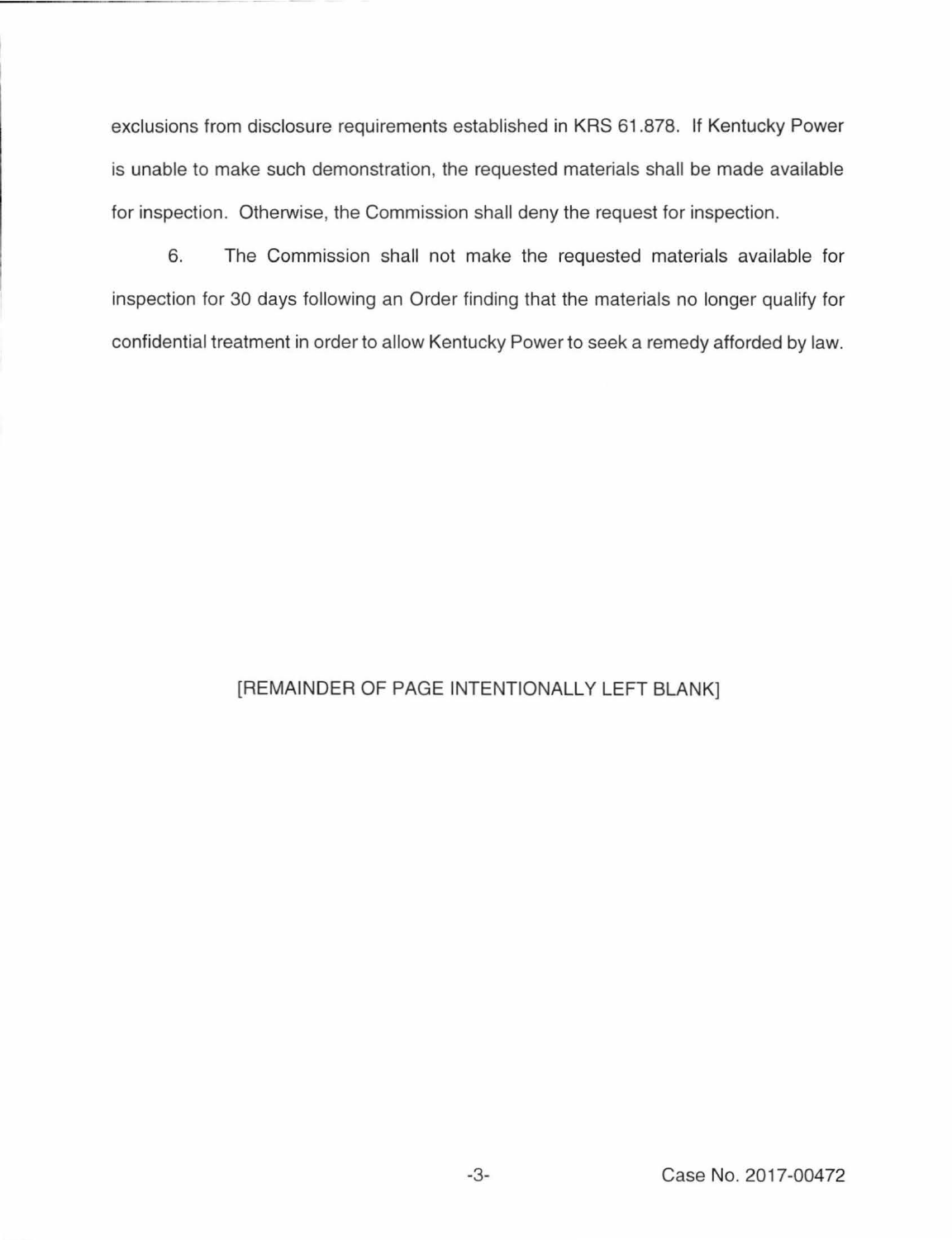By the Commission



ATTEST:  $\sigma$ **Executive Director** 

Case No. 2017-00472